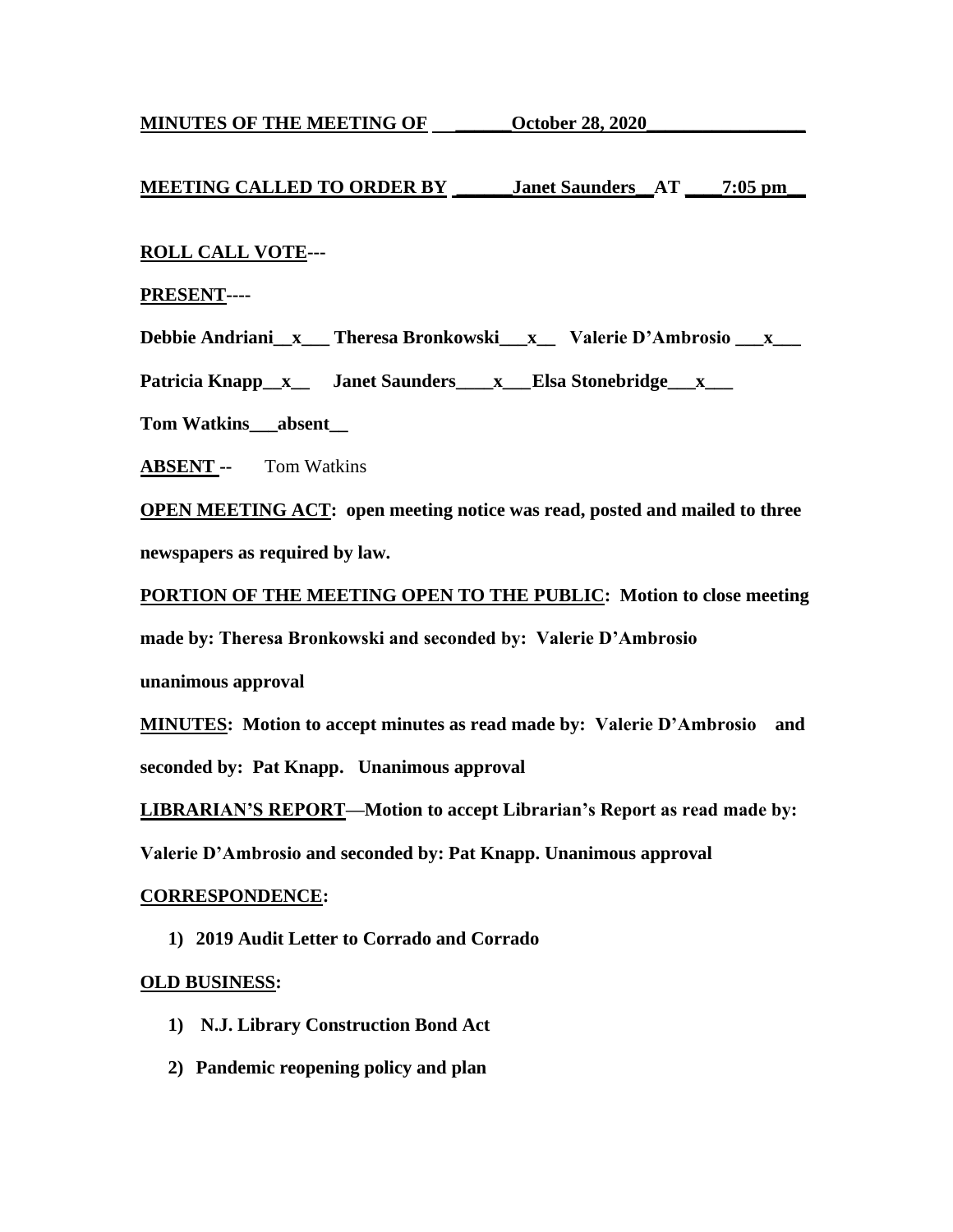#### **NEW BUSINESS:**

- **1) 2019 State Aid**
- **2) 2021 1/3 Mil received**
- **3) Resolution No. 2020.1 Lakeland Bank as the banking institution Motion to accept made by Valerie D'Ambrosio and seconded by: Theresa Bronkowski**

**Roll Call:**

**Debbie Andriani\_\_yes\_ Theresa Bronkowski\_\_\_yes\_\_ Valerie D'Ambrosio \_\_yes\_\_** 

Patricia Knapp\_yes\_\_ Janet Saunders\_yes\_\_\_\_ Elsa Stonebridge\_yes\_\_

**Tom Watkins\_\_\_absent\_\_**

**4) Resolution No. 2020.2 to approve Board of Trustee Meetings for 2021 and the reorganization meeting for 2022.**

**Motion to accept made by: Theresa Bronkowski and seconded by: Valerie D'Ambrosio**

**Roll Call:**

**Debbie Andriani\_\_yes\_ Theresa Bronkowski\_\_\_yes\_\_ Valerie D'Ambrosio \_\_yes\_\_** 

**Patricia Knapp\_\_yes\_\_ Janet Saunders\_\_\_yes\_\_\_ Elsa Stonebridge\_\_\_yes\_\_**

**Tom Watkins\_\_\_absent\_\_**

**5) Resolution No. 2020.3 2021 Holiday closings.**

**Motion to accept made by: Valerie D'Ambrosio and seconded by: Theresa Bronkowski.** 

**Roll call:**

**Debbie Andriani\_\_yes\_ Theresa Bronkowski\_\_\_yes\_\_ Valerie D'Ambrosio \_\_yes\_\_**  Patricia Knapp\_yes\_\_ Janet Saunders\_yes\_\_\_\_ Elsa Stonebridge\_yes\_\_ **Tom Watkins\_\_\_absent\_\_**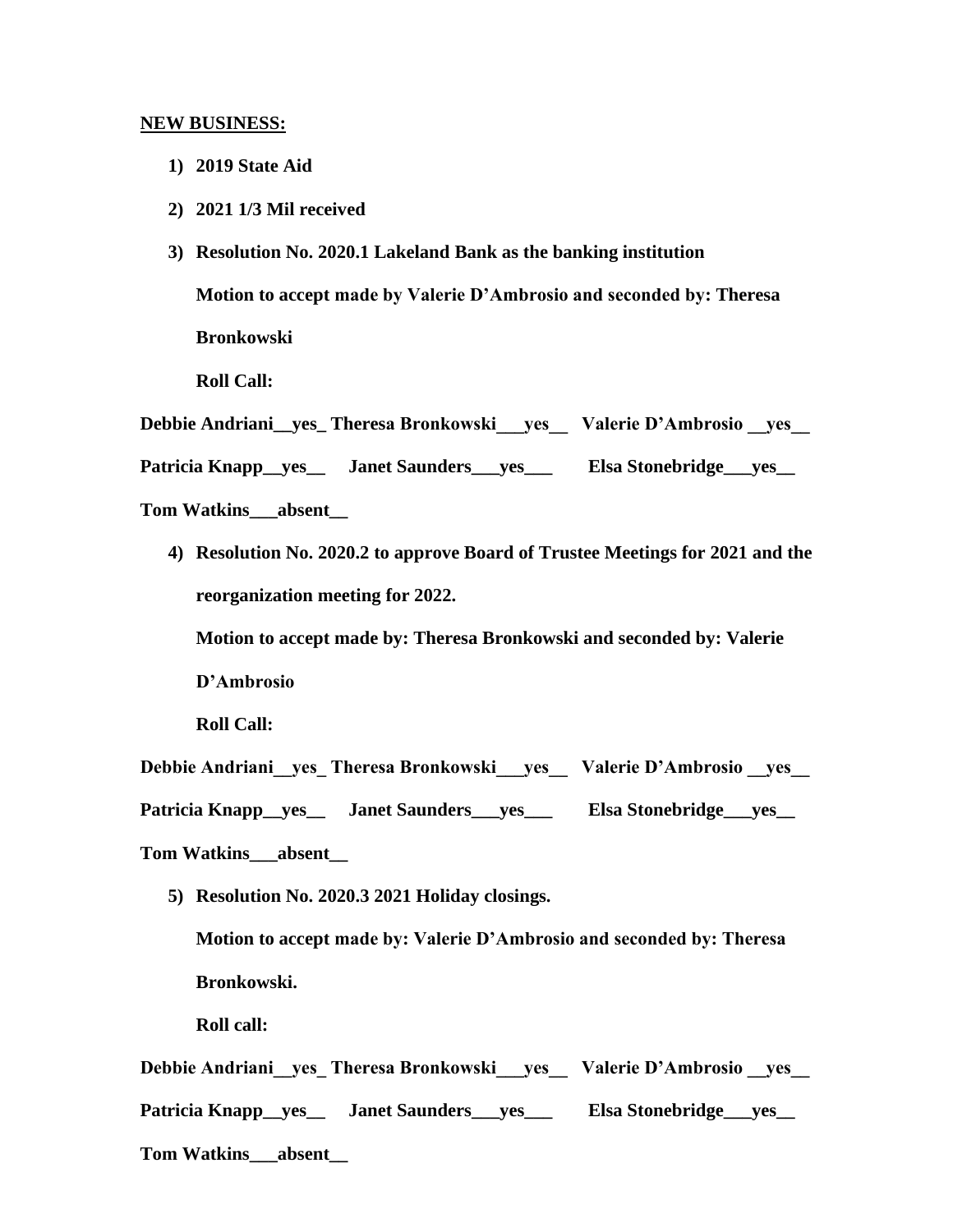- **6) Facilities Update: Thermal Scanners installed and air ducts cleaned**
- **7) Pals Plus Update: More libraries open and are now taking credit cards**
- **8) Personnel Update: none**
- **9) Outreach programming, materials and services:**
	- **a) Tool library agreement and policy: Motion to accept made by: Valerie D'Ambrosio and seconded by: Theresa Bronkowski Roll call: Debbie Andriani\_\_yes\_ Theresa Bronkowski\_\_\_yes\_\_ Valerie**

**D'Ambrosio \_\_yes\_\_ Patricia Knapp\_\_yes\_\_ Janet** 

**Saunders\_\_\_yes\_\_\_ Elsa Stonebridge\_\_\_yes\_\_**

**Tom Watkins\_\_\_absent\_\_**

**b) Library of Things Policy agreement and policy: Motion to accept made by: Theresa Bronkowski and seconded by: Valerie D'Ambrosio Roll call:**

**Debbie Andriani\_\_yes\_ Theresa Bronkowski\_\_\_yes\_\_ Valerie** 

**D'Ambrosio \_\_yes\_\_ Patricia Knapp\_\_yes\_\_ Janet** 

**Saunders\_\_\_yes\_\_\_ Elsa Stonebridge\_\_\_yes\_\_**

**Tom Watkins\_\_\_absent\_\_**

- **10) Volunteer update: None**
- **11) Town Wide Garage Sale Update: Successful for the most.**
- **12) Trustee Education**

#### **FRIENDS OF THE LIBRARY:**

#### **FOUNDATION:**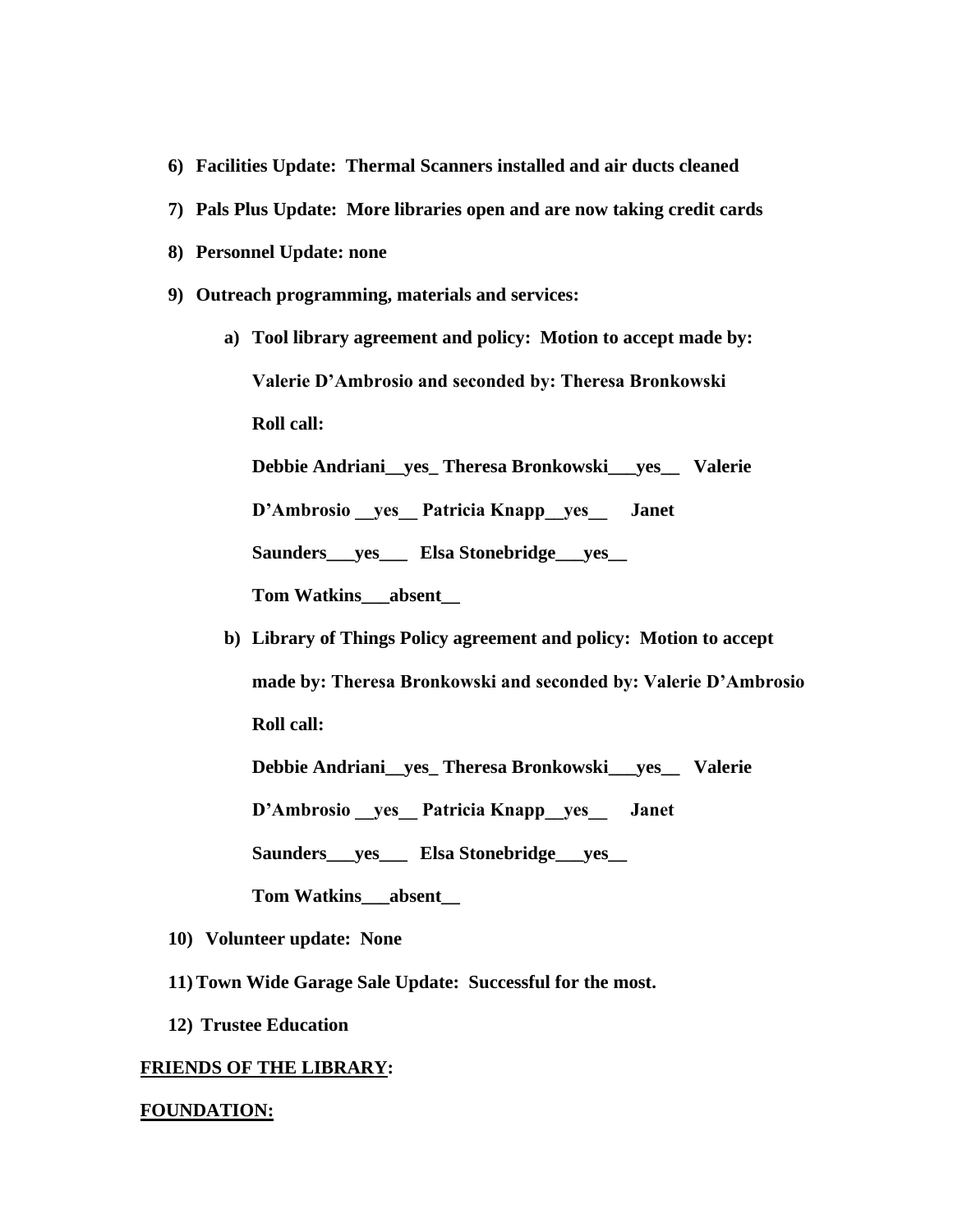## **FINANCIAL REPORT:**

- **1) Revised 9/20/20 Balance sheet**
- **2) Motion to accept monthly financial report for October made by: Pat Knapp and seconded by: Elsa Stonebridge**

**Roll call:**

**Debbie Andriani\_\_yes\_ Theresa Bronkowski\_\_\_yes\_\_ Valerie D'Ambrosio \_\_yes\_\_** 

**Patricia Knapp\_\_yes\_\_ Janet Saunders\_\_\_yes\_\_\_ Elsa Stonebridge\_\_\_yes\_\_**

**Tom Watkins\_\_\_absent**

**3) Motion to pay bills awaiting approval for October made by: Valerie** 

**D'Ambrosio and seconded by: Elsa Stonebridge**

**Roll call:**

**Debbie Andriani\_\_yes\_ Theresa Bronkowski\_\_\_yes\_\_ Valerie D'Ambrosio** 

**\_\_yes\_\_ Patricia Knapp\_\_yes\_\_ Janet Saunders\_\_\_yes\_\_\_ Elsa** 

**Stonebridge\_\_\_yes\_\_**

**Tom Watkins\_\_\_absent**

- **4) 2020 Budget and Salary Guide**
	- **a) Motion to accept 2020 budget made by: Pat Knapp and seconded by: Debbie Andriani**
	- **b) Roll call:**

**Debbie Andriani\_\_yes\_ Theresa Bronkowski\_\_\_yes\_\_ Valerie D'Ambrosio \_\_yes\_\_ Patricia Knapp\_\_yes\_\_ Janet Saunders\_\_\_yes\_\_\_ Elsa Stonebridge\_\_\_yes\_\_**

**Tom Watkins\_\_\_absent**